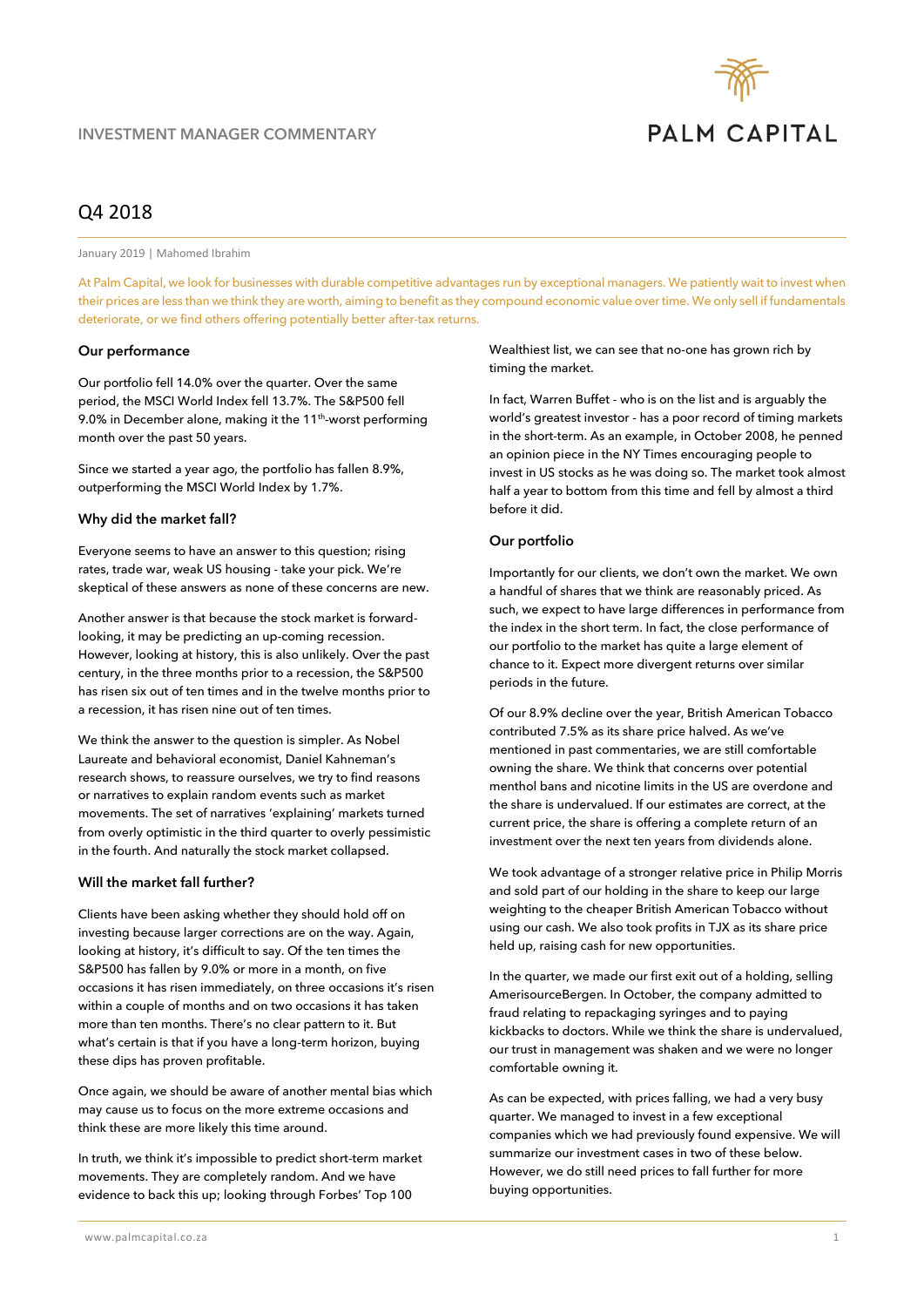## **Microsoft**

Led by new CEO, Satya Nadella, Microsoft has revived itself, making good decisions to cut investments in mobile hardware, shifting the business towards cloud technology and renewing its innovative approach. Aside from its Windows and MS Office offerings which should continue to dominate operating systems for PCs and productivity suites respectively, the company is also winning in the cloud market and building strong scale and switching cost advantages which will grow profits for a while to come.

## **Adobe**

Adobe has a near-monopoly in content creation software with dominant applications including Photoshop, Lightroom and Illustrator. Its applications are not only the best in the industry but also have high switching costs as they are widely used throughout the industry and designers invest many years becoming familiar with them. Additionally, management have an excellent track-record of making smart acquisitions and strategic decisions to strengthen and grow the business.

## **Top 10 holdings as at 31 December 2018**

| <b>Share</b>                           | % of fund |
|----------------------------------------|-----------|
| <b>British American Tobacco plc</b>    | 11.5%     |
| Amazon.com, Inc                        | 11.5%     |
| Alphabet Inc (Class C)                 | 6.5%      |
| Allergan plc                           | 6.3%      |
| <b>AIA Group Ltd</b>                   | 5.7%      |
| Blackrock, Inc.                        | 5.7%      |
| Facebook, Inc.                         | 5.5%      |
| Microsoft Corp                         | 5.3%      |
| <b>Philip Morris International Inc</b> | 5.0%      |
| Adobe Systems, Inc.                    | 4.8%      |